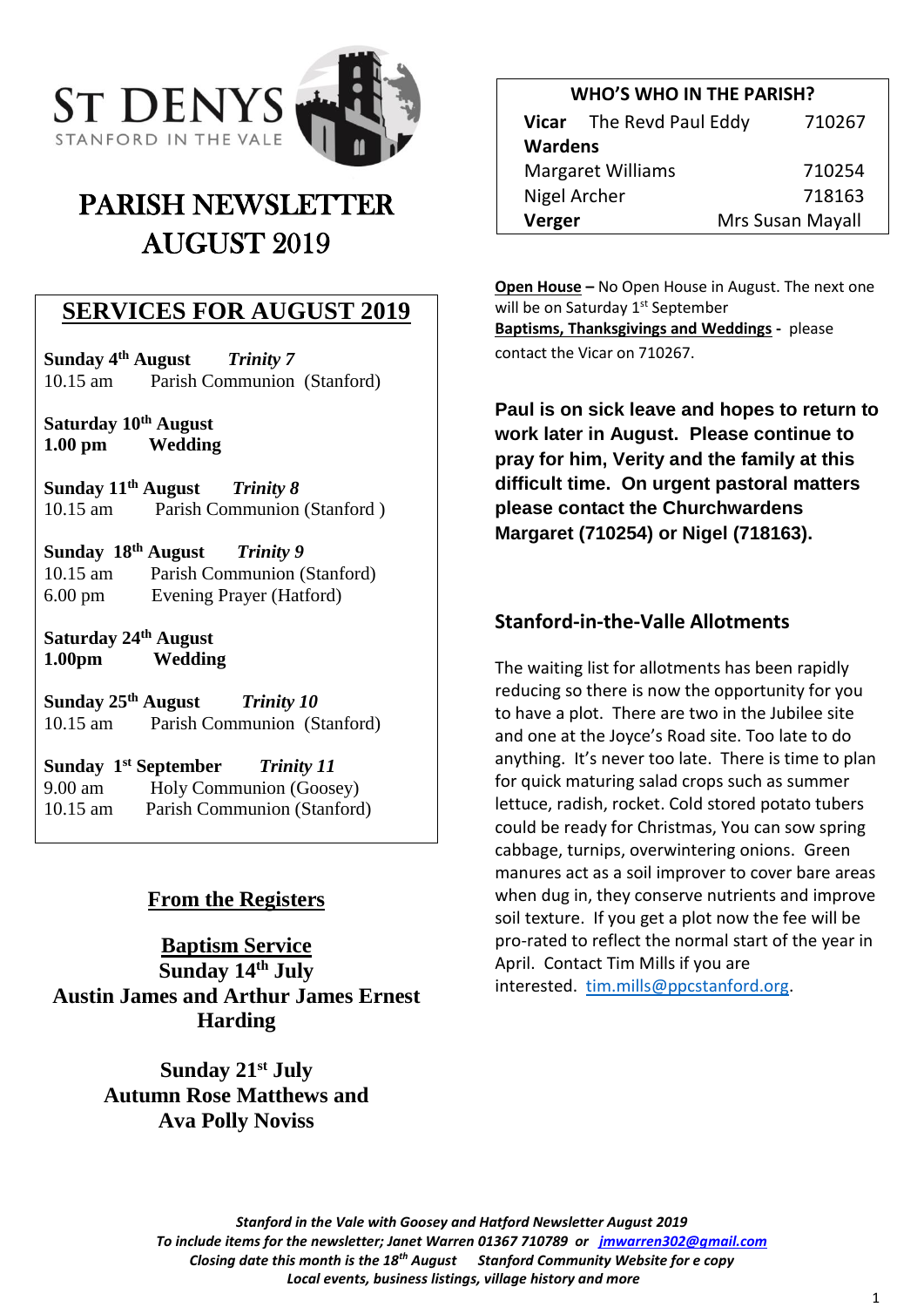**Stanford in the Vale CE Primary School** High Street

**From September 2019** Stanford in the Vale CE Primary School have one or two spaces in Year 2 Year 3 Year 5 Year 6

If you are interested please ring the school office on 01367 710474 to arrange a visit.

## **Stanford Drama Group**

Stanford Drama Group would like to thank all the people who came to support us in our recent production. Although the audiences were small, we hope you all enjoyed watching as much as we enjoyed performing.

We would also like to thank all the groups who gave up their hall booking for us ; the Coffee Shop and the Vogue for selling our tickets and the CoOp for displaying our notice board.

Once again, we always looking for new people to join our small, but happy group; not just to perform on stage, but to help with publicity, backstage and various other jobs. We meet in the large Village Hall every Tuesday at 8.00pm. Phone Yvonne or Barry on 01367 710400 for more details

**Chatterbox Small Village Hall Every Thursday from 10 – 12 noon** All are welcome to call in for a drink, catch up with friends or meet new ones. Occasional raffles, quizzes and bring and buy.

#### **Music in the Vale**

**Our next Music in the Vale concert entitled** *"To Lands beyond Time"* **starts at 6.00pm on Saturday 3rd August 2019 in All Saints Church, Goosey***.*  The concert features *Triocca:* Ríona Ó Duinnín – flute, Nancy Johnson – viola, Geraldine O'Doherty – harp, with Music by Debussy, Bax & John Buckley (special commission)

Admission is £15.00 (refreshments included).

For reservations please call 01367 718344, 01367 718420 or email [DJPedderDPA@btinternet.com](mailto:DJPedderDPA@btinternet.com)

Please book early as seating limited – proceeds (after expenses) to All Saints Church



## **Bored with Monopoly? Try**

**boardGOATS!** boardGOATS meets fortnightly on Tuesdays at the Horse and Jockey to play "Euro" style boardgames (i.e.

modern games like Ticket to Ride, Carcassonne, Catan and Bohnanza). You don't have to know any rules or how to play the games, as we explain as we go along. We usually play shorter games from 7.30pm as people arrive, until 8pm when we will start something a little longer. For more details, see https://boardgoats.org or email boardGOATS@gmail.com, alternatively just come along, grab a pint or a coffee from the bar, and join us for one of our next meetings: **6 th & 20th August.**

#### **Cast On! Knitting and Crochet Group**

Fun, friendly and free. We meet every 2nd Wednesday of the month at the Horse & Jockey from 7pm until 9.30pm (ish). Bring along your current project or ask us to show you how. Contact: Ruth Chester Email: [caston@tlkc.co.uk](mailto:caston@tlkc.co.uk) Tel: 710362

**Stanford Volunteer Taxi Service** If you need transport for a medical appointment, please phone **MARJORIE GOODING 01367 710656** As much notice about any appointments makes things easier and more drivers would be greatly appreciated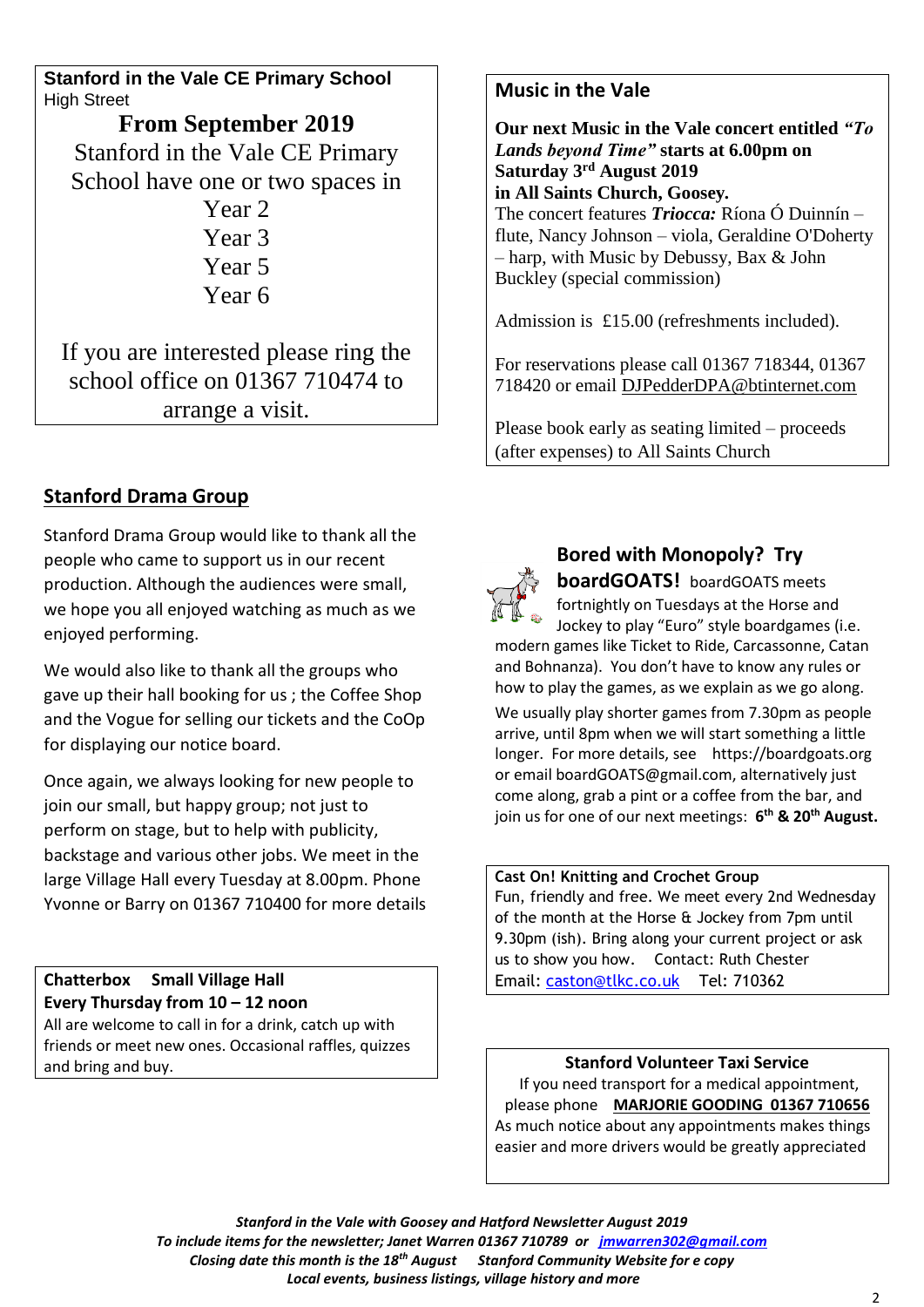#### **Repair Café**

The Repair Café has met in the Coffee Shop in June and July. There were up to seven repairers present and items for repair came in steadily during the two hours we were open. Items such as a guitar, toaster and Vacuum cleaner were repaired. However, the main items were shears and secateurs for sharpening. Our thanks to Clair in the Coffee Shop for letting us work there. We asked for donations only.

We are aiming to open again on **17th August 2- 4pm** and then to open on the third Saturday in the month between 2 & 4pm.

We aim to try and repair any household goods electrical or otherwise. We also can organise sewing and darning (i.e. buttons and hems). For more information my 'phone number is 01367 710283. Many thanks to everyone

Derek Sayers

#### **ADVANCE NOTICE**

**The next Parish Council Meeting is on Wednesday 4 th September in the large Village Hall at 7.30 pm All welcome** 

#### **Horticultural Show**

**The show will take place in the Village Hall on Sunday, September 8 th**

**CLASSES FOR FLORAL ART, FLOWERS, FRUIT, VEGETABLES, DOMESTIC AND HANDICRAFT - PLUS CHILDREN'S CLASSES** (Activities for the Summer Holiday?)

**OPEN TO THE PUBLIC 2.15pm RAFFLE, TOMBOLA, REFRESHMENTS etc. PRODUCE AUCTION**

**SCHEDULES AND ENTRY FORMS AVAILABLE FROM: JOHN SMITH, 5 NEVILLE WAY, STANFORD IN THE VALE (Tel: 710494. Email: [jofrsmith@gmail.com\)](mailto:jofrsmith@gmail.com) OR Stanford Coffee Shop**

#### **Stanford Summer Festival 2019**

A reminder to organisations who still need to pass on their donations.

# **Next year's Festival is on Saturday 13 th June and Sunday 14 th June 2020.**

#### **Stanford Pre-school News**

This has been a very busy, fun-packed term with lots of time spent enjoying water play in the sunshine (under the parasols!). We have been talking about keeping ourselves safe in the sun; making sure we wear sunscreen, a sunhat and drinking plenty of water.

We had a wonderful Pre-school outing to Roves Farm; the children enjoyed a Tractor ride, they got to feed the animals and all the parents came along which made it a very special day!

Over the last few weeks our focus has been on preparing our older children for the transition to Primary School. With many of our children leaving and with us welcoming lots of new children in September, it's an exciting time!

The older children have enjoyed lots of activities that will prepare them for Primary School. There has been lots of visits to the school including the children taking part in the Primary School's Sport's Day. This was yet another opportunity to become a little more familiar with their new surroundings and they certainly enjoyed taking part in the races!

The children have been participating in School role play where they have had the opportunity to wear School uniform and act out their visits to School. The older children have created their own 'School Book' which include photos of their new teachers and their new school together with any thoughts, concerns and the things they are looking forward to about moving up to Primary School. For our younger children they have been making 'Pre-school books' which include photos of their key person and of the Pre-school. The idea of these books are for parents to share them with their children over the long Summer break so that whether they are going up to Primary or simply returning to us at Pre-school, we hope they will help to make the start of September a really positive experience for our children and parents alike!